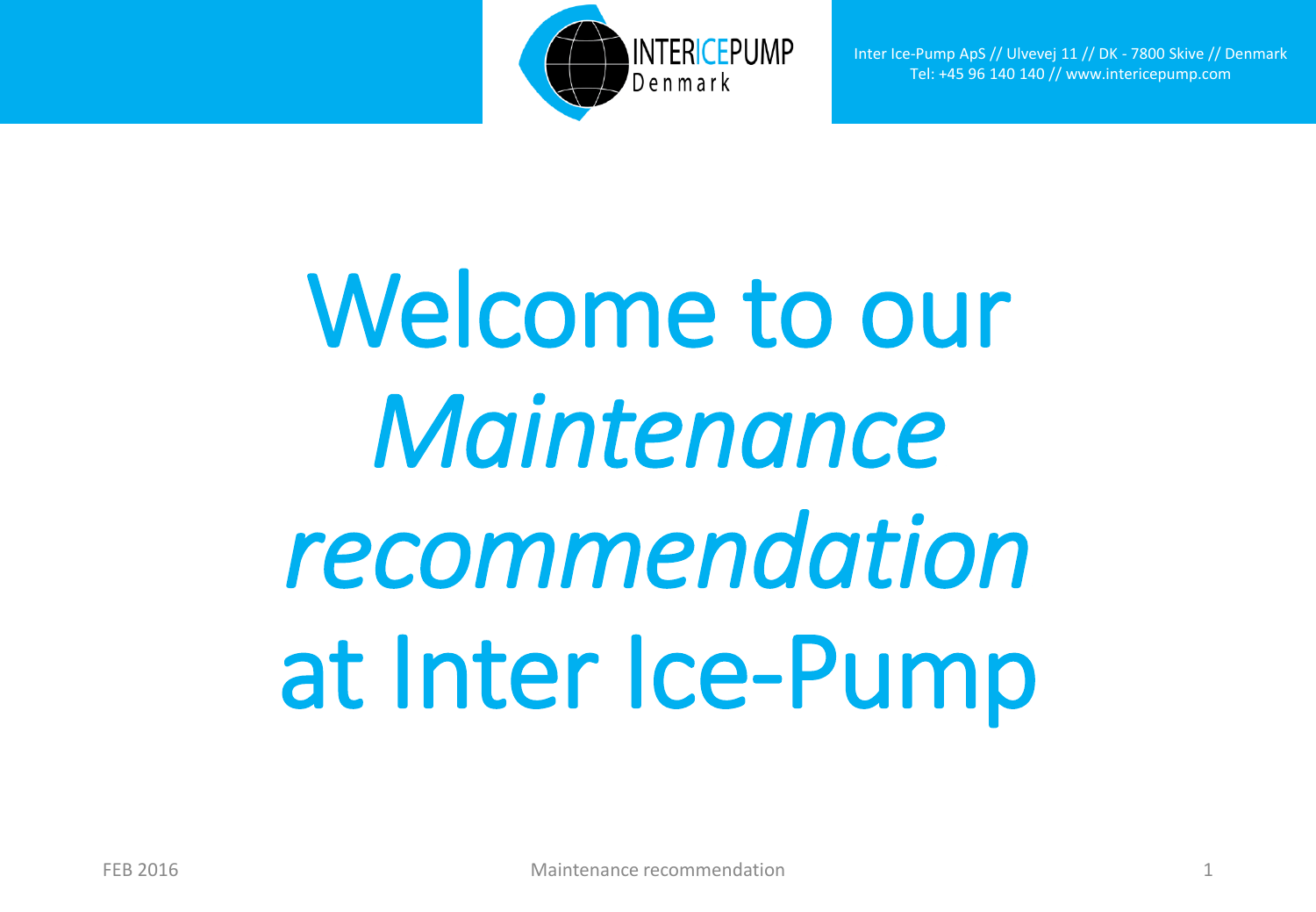

## Why maintain pumps?

- Increase life-time of pumps
- Secure optimal performance of pumps
- Avoid potential costly downtime due to break down
- Inter Ice-Pump have developed service kits and a refurbishment program especially for our FP and IIP pumps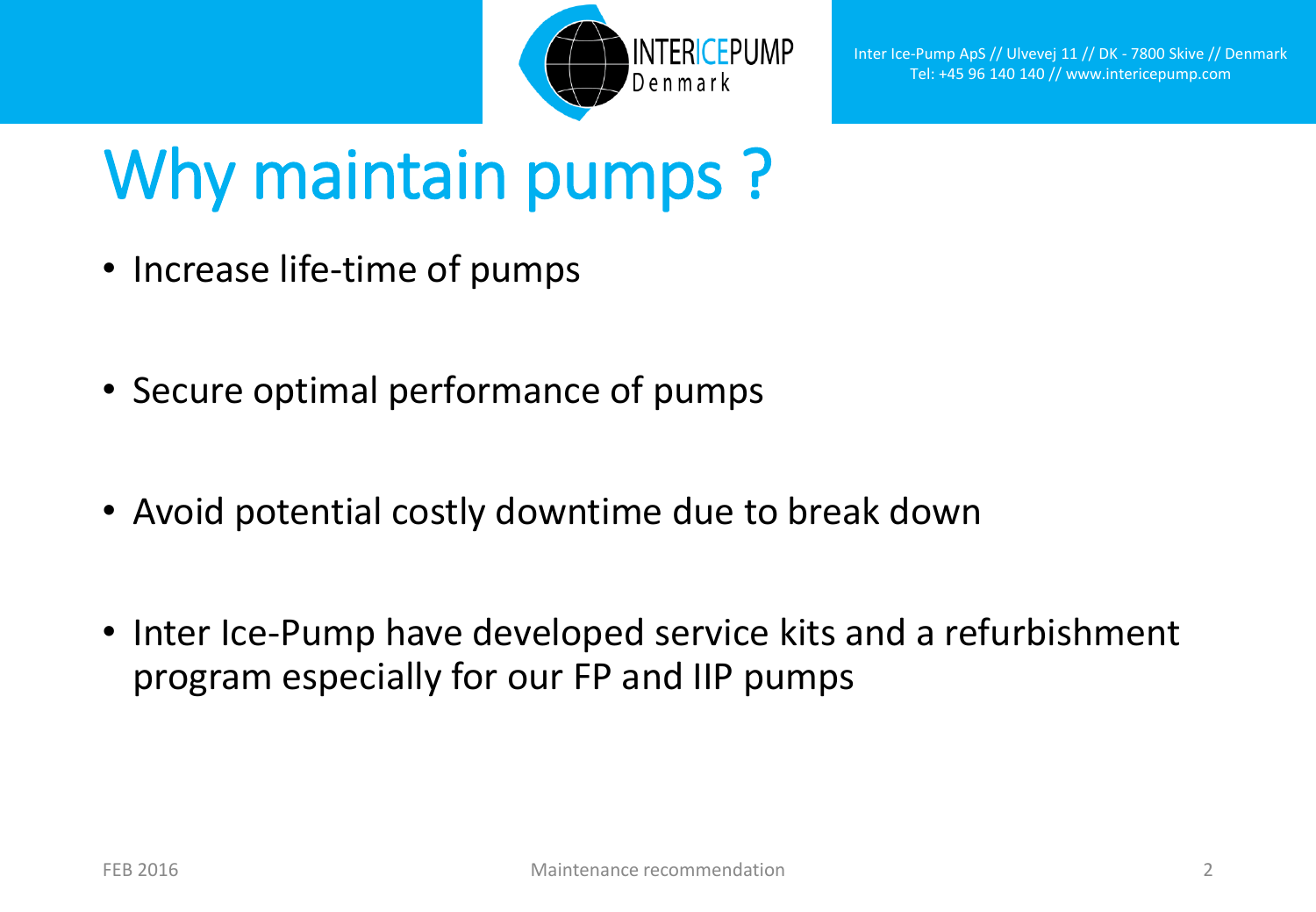

## Our maintenance recommendation

|                                                                                                      | Every 1.500 - 1.750<br>hours operation | Every 3.000 - 5.000<br>hours operation | <b>Every &gt;7.500</b><br>hours operation |
|------------------------------------------------------------------------------------------------------|----------------------------------------|----------------------------------------|-------------------------------------------|
| <b>Seal Set</b><br>(O-rings, gaskets &<br>carbon bushings)                                           |                                        |                                        |                                           |
| <b>Service Kit</b><br>(Seal set, impeller, star wheel,<br>end cover, star wheel pivot, screws & nut) |                                        |                                        |                                           |
| <b>Pump refurbishment</b><br>(Seal Set, Service Kit, re-chroming of<br>house, test of pump)          |                                        |                                        |                                           |

Maintenance schedule depends completely on type of media produced